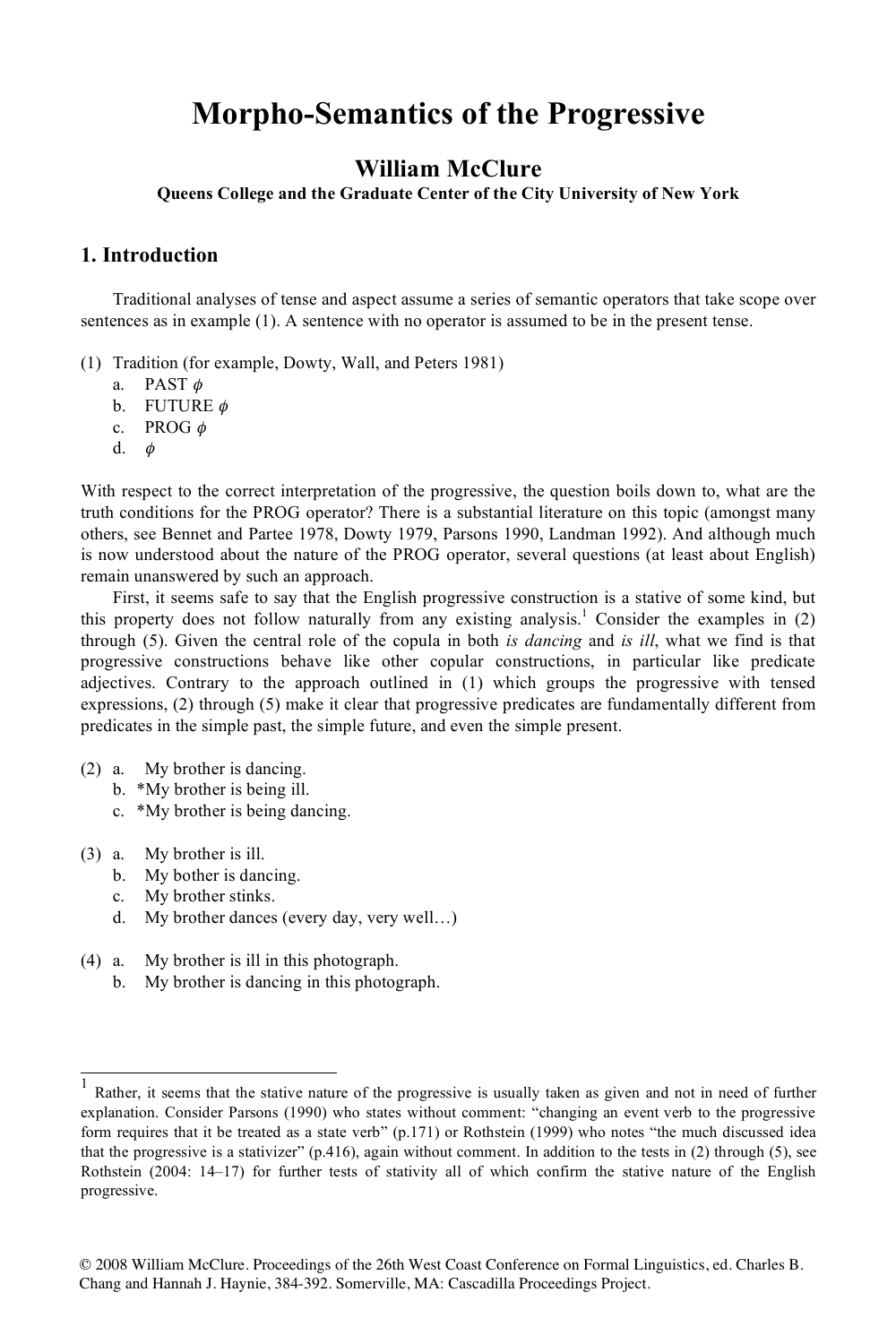- (5) a. \*My brother danced in this photograph.
	- b. \*My brother will dance in this photograph.
	- c. \*My brother dances in the photograph.

(2a) is progressive. *Be ill* in (2b) is a predicate adjective, and like most such predicates it is odd in the progressive. Importantly, in (2c) *is being dancing* is also pretty bad; like predicate adjectives (and most stative verbs), the progressive *is dancing* cannot itself occur in the progressive. In (3a-c), we see that predicate adjectives, progressives, and stative verbs in the simple present all have non-habitual (nongeneric) readings; they can all be used to describe the "now" of the moment of speech. In contrast, such a reading is not (generally at least) available for the simple present verb in (3d). Again, progressives pattern with non-eventive predicates. Now consider (4) and (5). When describing a photograph, *is ill* and *is dancing* in (4a&b) are both fine. In contrast, *danced* which is in the past, *will dance* which is in the future, and *dances* which is in the simple present are all strange. (5c) is particularly striking as the simple present in English (which has a habitual or generic interpretation) is usually thought to be stative. So, the contrast between (4b) *is dancing* and (5c) *dances* leads one to conclude that perhaps simple present *dances* is in fact not stative, or at the very least, we must conclude that *dances* is in some important way different from *is dancing*.

A final parallel between sentences in the progressive and simple copular sentences (in this case a predicate nominal) is given in (6).

- (6) a. John will cross the street.
	- a' John is crossing the street.
	- b. John will be the next chair of the department.
	- b' John is the next chair of the department.

The predicate in (6a) is in the future tense. (6a) is true if and only if John actually makes it across the street at some point in the actual future. (6a') on the other hand is progressive. (6a') is true even if John is hit by a truck before he makes it to the other side, and the truth conditions for (6a') typically allow the in-progress event of crossing the street to finish in a world similar to but not identical to the actual world, for example, in a world without a truck. (This is the Imperfective Paradox of Dowty 1979 addressed as well in Landman 1992.) Now consider the future copular sentence in (6b) which is true if and only if John eventually becomes chair of the department. In contrast (6b') is felt to be true "now," once, say, John has been elected. It remains true (when viewed from the perspective of "now") even if John gets a better job and leaves before assuming the chairmanship. (We might dub this the Stative Paradox.) And while the word *next* seems to play a role in (6b&b'), since it is in both sentences it alone cannot be responsible for the differences in interpretation. The point, however, is that (6a') and (6b') are both considered truthful even if the situations they describe never come about (the "paradox" in both cases). Of course, (6a') is a progressive while (6b') is a predicate nominal. While the two constructions are not generally treated as a natural class, they are both basically copular, and they seem to have this "paradox" in common. In section 4, I argue that this is not an accident.

Returning to (1), *danced, will dance,* and *be dancing* are all associated with a semantic operator while predicates like *dances* and *be ill* are not. The evidence presented in (2) through (6) would seem to support a different grouping. On the one hand, we have *be ill*, *be the next chair,* and *be dancing*; on the other, we have *danced, will dance,* and *dances*. The main goal of this paper is to give one possible analysis in support of this distribution.

In addition to the parallels between progressives and other copular predicates discussed so far, there is a further fact that remains unaddressed by the operator analysis. Consider the examples in (7). The operator analysis does not explain why present progressive morphology is itself compatible with future and habitual interpretations as in (7b&c).

- (7) a. My brother is dancing.
	- b. My brother is dancing tomorrow at dawn.
	- c. These days my brother is dancing every morning at dawn.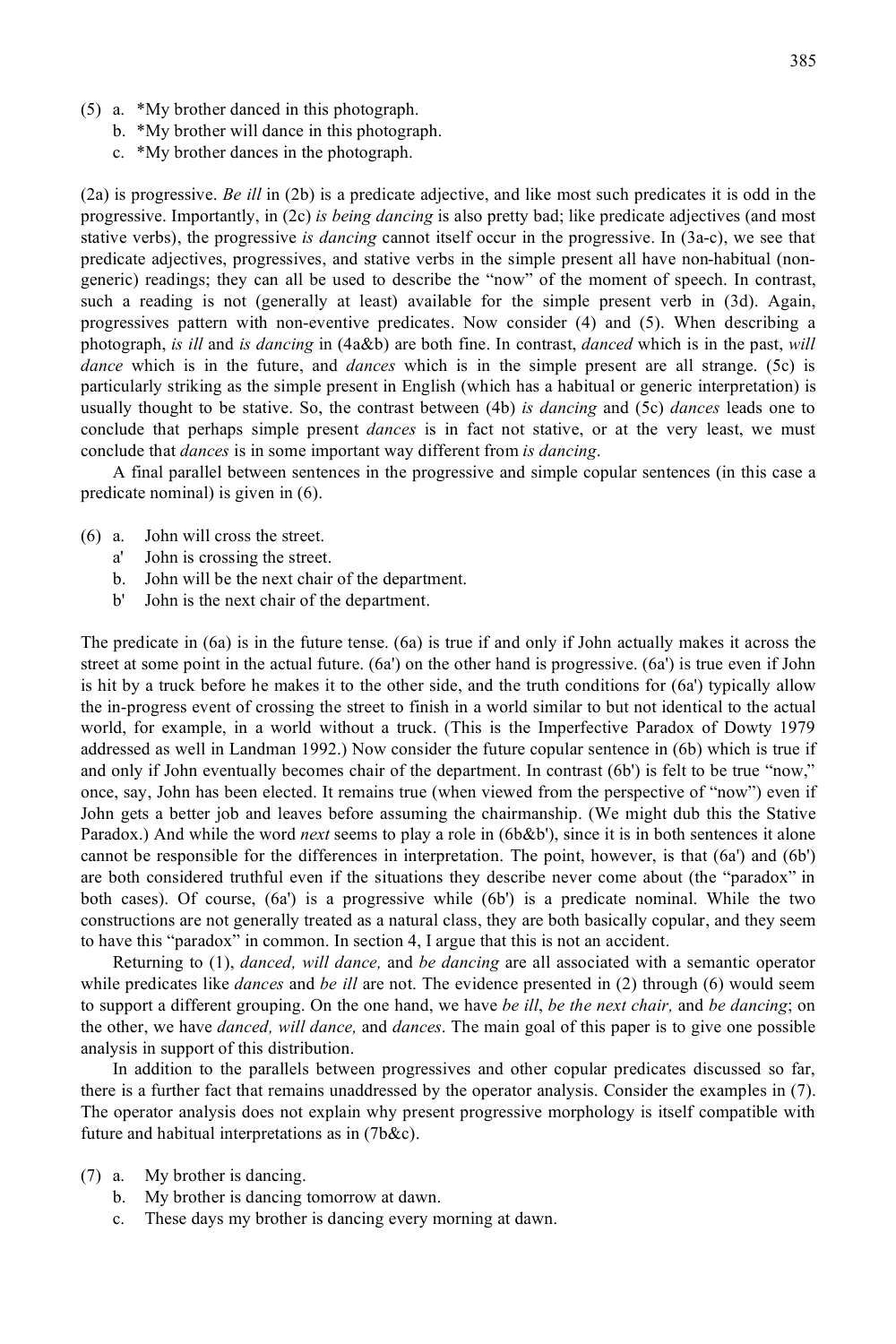- (8) a. PROG  $\phi$ b. FUTURE  $\phi$ 
	- c. HABITUAL  $\phi$

(7b) is the well-known future progressive, extremely common in English, often very confusing for students of the language. (7c) is habitual (unambiguously so because of the adverbial *every morning at dawn*). For those who associate future and habitual readings with their own operators as in (8), the availability of these readings with progressive morphology needs to be explained. Do we say that *My brother is dancing* is simply ambiguous? But if this is the approach, the question is raised, why exactly this set of interpretations? In section 3, I argue that the range of readings in (7) is not an accident. I demonstrate first that simple present tense verbs in English are also associated with this same range of readings. I then suggest that it is something about the truth conditions of progressive morphology as well as simple present tense verbs that allows exactly these interpretations.

To recap so far, I have illustrated a variety of parallels between progressives and other copular predicates, and in doing so I have also illustrated differences between progressives, on the one hand, and tensed predicates (including those in the simple present), on the other. This distribution would seem to contradict the traditional operator analysis of tense and aspect outlined in (1). I have also noted that English progressive morphology is semantically ambiguous; it can be progressive, future, or habitual. To account for these facts, I now argue that a shift away from the progressive operator and to the actual morphology of English is instructive. Rather than asking what are the truth conditions for PROG, we should ask what are the truth conditions for *be –ing*?

#### **2. An analysis**

In traditional grammar, the progressive is a combination of the copula and a participle, where a participle is the adjective form of the verb. Given the facts in (2) through (6), might we say that the semantics of the progressive is exactly like the semantics of any other adjective? So, for example, if we assume that *is ill* is a predicate of individuals as in (9a), might we assume that the same is true of *is dancing* as in  $(9b)$ ?<sup>2</sup>

- (9) a.  $||\mathbf{b}|||| = \lambda x[i] |x(x)|$ 
	- b.  $\|\text{be dancing}\| = \lambda x[\text{dance}(x)]$
- (10) a.  $\|\text{dance}\| = \lambda x \lambda e[\text{dance}'(e, x)]$ b.  $\|\text{dance in the park at } \text{dawn}\| = \lambda x \lambda e[\text{dance}'(e, x) \land \text{in.the park}(e) \land \text{at } \text{dawn}(e)]$

Clearly, however, this is too simple. *Dancing* is presumably derived from the eventive *dance* in (10a), and while stative, *John is dancing* can be modified like any other eventive predicate. We can say that John will dance in the park at dawn, and we can also say that John will be dancing in the park at dawn. The representation in (10b) with the adverbials *in the park* and *at dawn* predicated of the event

 <sup>2</sup> Although the representations in (9a) and (10a&b) reflect the basic ideas found in Parsons (1990) and Kratzer (1995) amongst others, the nature of the difference between states and events is far from being a settled matter. Rothstein (1999) argues that the semantic representations of all verbs (stative or not) include reference to events, and that all *be +* predicate adjective constructions include reference to both states and events (the latter introduced by *be*). Rothstein focuses on examples like *be clever*, *be well-behaved*, or *be quiet* (all of which can in fact be temporally modified and can occur in the progressive relatively easily). I am happy to believe that a subset of stative predicates can themselves be eventive. Some of these are verbs (*I am living in New York*), some are predicate adjectives (*John is being good*), some are predicate nominals (*John is being the daddy today).* However, there are at last as many stative predicates which cannot under any natural interpretation be eventive (many are individual level predicates (Carlson 1977)). Consider *belong* (*I belong to a country club*), *be blue* (*My eyes are blue*), *be an even number* (*Six is an even number*). Given this difference in behavior, I am reluctant to believe that *be* is in general the source of an extra event argument, and for the purposes of this paper, I assume the older distinction between states and events. For the record, Rothstein (1999) also explicitly rejects the idea of a parallel between predicate adjectives and progressive morphology (p.416) explored in this paper.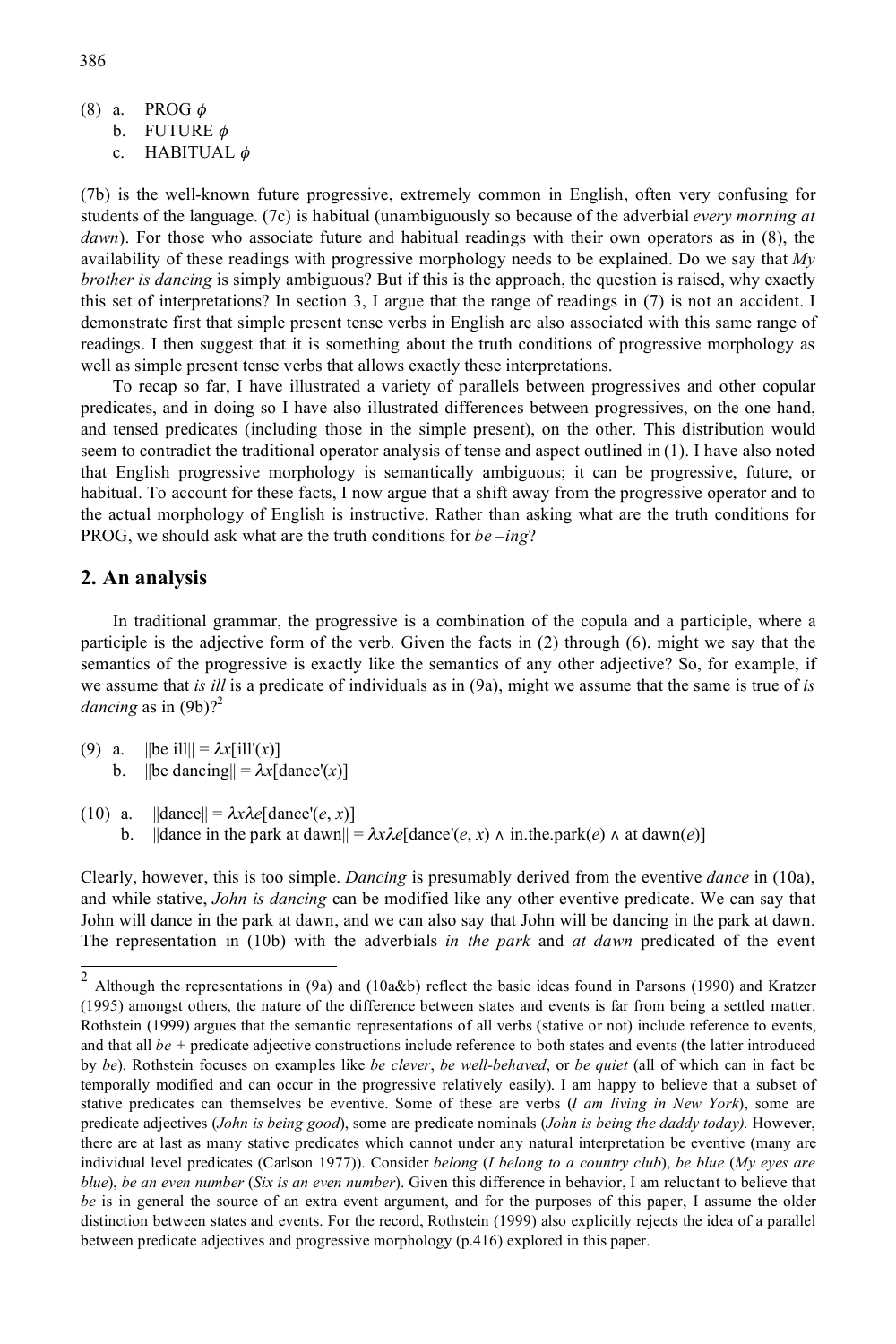argument (as is standard in event semantics) presumably underlies both the future and the progressive sentences. The evidence would seem to suggest that both the tensed *John will dance* and the progressive *John is dancing* contain an event variable.

So, what to make of the parallel between a copular expression (which has the semantics in (9a)) and the progressive of an eventive predicate (which is derived from the semantics in (10a))? I begin by noting that (10a) actually makes reference to two variables, an individual *x* and an event *e*. And although *x* and *e* are used to refer to different kinds of objects (individuals and events, respectively), both variables are still first-order, i.e., they are used to refer to particular kinds of entities (and not to sets or to sets of sets or any other more complex object). Independently, of course, there is a general requirement that in a well-formed semantic formula, all variables must be bound. For simplicity's sake, in the discussion that follows here, I assume that this is done by existential closure.

In (11a) (which is repeated from (10a)) we have a formula with two variables, an *x* and an *e*. Given that both variables must at some point be existentially bound (but absent any other kinds of restrictions), this means that an eventive predicate can be formalized as one of two kinds of objects. Consider the contrast between (11b) and (11c).

- (11) a.  $\|\text{dance}\| = \lambda x \lambda e[\text{dance}'(e, x)]$ 
	- b.  $\|\text{dance}\| = \lambda x \exists e[\text{dance}'(e, x)]$
	- c.  $||\text{dance}|| = \lambda e \exists x [\text{dance}'(e, x)]$

(11b) is a set of individuals (predicated of some event of dancing). (11c) is a set of events (predicated of a given individual). The only difference between (11b) and (11c) is the order in which existential closure obtains. Given that both variables must be bound, and given that they are bound one at a time, either (11b) or (11c) must obtain at some point in the derivation. The main hypothesis in this paper is that (11b) underlies the progressive; like other copular expressions, the progressive is a predicate of individuals. In contrast, (11c) underlies tensed sentences in the simple past, the simple future, and the simple present.

Given this proposal, the semantic translations of the kinds of sentences discussed in (2) through (6) are given in (12) and (13).

#### (12) Predicates of individuals

- a.  $\|a\|$  boy is ill $\| = \lambda x$ [boy'(x)  $\wedge$  ill'(x)]
- b.  $\|$ a boy is dancing $\| = \lambda x \exists e$ [boy'(*x*)  $\wedge$  dance'(*e*, *x*)]

 $(13)$  Predicates of events<sup>3</sup>

- a.  $\|a\|$  boy danced $\| = \lambda e \exists x [\text{boy}'(x) \land \text{dance}'(e, x) \land \text{PAST}(e)]$
- b.  $\|$ a boy will dance $\| = \lambda e \exists x [\text{boy}'(x) \land \text{dance}'(e, x) \land \text{FUTURE}(e)]$
- c.  $\|$ a boy dances $\| = \lambda e \exists x$ [boy'(*x*)  $\wedge$  dance'(*e*, *x*)]

(12a&b) are both predicates of individuals. They are both copular. (13a-c) are predicates of events. They are all tensed. In one sense the difference between (11b) and (11c) is a matter of scope. *Dance* can be formalized as a set of individuals of whom it is true that they have the property of "being the agent of an on-going dancing event" (or something to this effect): *x* takes scope over *e*. This is the stative (progressive) interpretation in (12b). Alternatively, *dance* can be formalized as a set of events,

 <sup>3</sup> A comparison of (1a&b) and (13a&b) raises an interesting (but presumably theory-internal) question: Are semantic operators such as PAST and FUTURE (or CAUSE—compare Dowty 1979 to Rothstein 2004) predicates of propositions or predicates of events (or possibly predicates of another kind of variable, say states)? Since I take a mixed view of things (i.e. some predicates make reference to events while some do not), and since I would prefer to have only one PAST operator, it would be more accurate to recast (13a), for example, as  $\lambda e[PAST]\exists x[boy'(x) \land \text{dance}'(e, x)]$ ] with PAST taking a proposition (containing an event variable) as its argument (I don't do this only because the representations in (13) are the familiar ones from Parsons). This enables a uniform treatment of tensed verbs (predicates of events) and tensed adjectives (predicates of individuals). The general question about the nature of the operators is beyond the scope of this paper.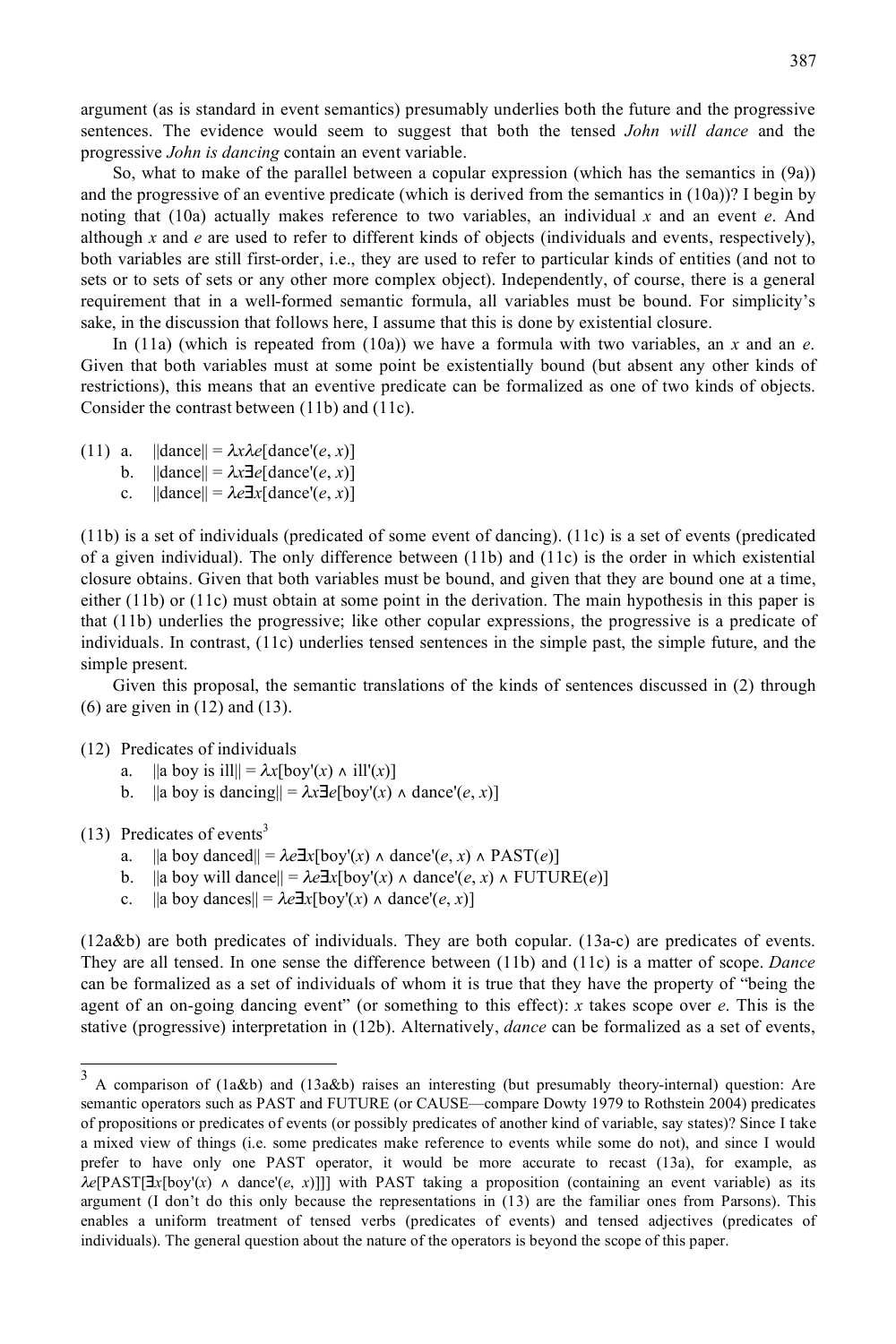events which have participants and which take place at particular times, in particular locations. This is the eventive (tensed) interpretation in (13a-c). The general point is that a basic sentence such as *a boy dance* with the representation  $\lambda x \lambda e$ [boy'(x)  $\lambda$  dance'(e, x)] may be predicated of its individual or of its event, and nothing in the theory imposes an order in which these predications must occur.<sup>4</sup>

Returning to some of the empirical observations, it is not a surprise that progressive constructions do not themselves occur in the progressive: copular expressions typically are not themselves predicated of other copular expressions (and sentences like *John is is ill* are nonsense). Second, a predicate adjective (and in fact any predicate of individuals) refers to a collection of individuals who have a particular property in common, i.e. they are all *tall, in front of the train station, in need of money*, or, I am claiming, *an agent of dancing*. Crucially, the members of such a set can be determined at a moment in time, for example, at the moment of speech or even, say, at the moment that a photograph is taken. As such, predicates of individuals can be used to describe a current state. They can also be used to describe a static image. In contrast, it is unlikely that the reference of an event argument (i.e. an event) obtains at a moment in time. Events take time, and we might say that they are necessarily evaluated over intervals. It is therefore odd to use a tensed sentence (even a sentence in the simple present) to describe a static image.

#### **3. Ambiguity**

So far I have argued that *be –ing* in English patterns with other copular predicates, and I have given a semantic analysis that can explain this behavior. *Be –ing* like all copular predicates is a predicate of individuals. I have also noted that the *be –ing* construction is semantically ambiguous. I return now to this ambiguity. Recall example (7), repeated here as (14).

- (14) a. My brother is dancing.
	- b. My brother is dancing tomorrow at dawn.
	- c. These days my brother is dancing every morning at dawn.

The predicate *is dancing* can have three interpretations. It can be present (meaning it is in progress) as in (14a), future as in (14b), or habitual as in (14c). The first thing to notice is that this set of interpretations is not limited to the *be –ing* construction; other copular expressions can also have this range of interpretations.

- (15) a. John is ill.
	- b. This is the view from my new living room.
	- c. Recently, John is ill a fair amount.

(15a) is a simple predicate adjective which obtains at the moment of speech, i.e. in the present. If I'm building my dream home, and take you to its future location, (15b) is a statement in the present tense about a future fact. (Compare (15b) to *This will be the view from my new living room* and recall *John is/will be the next chair of the department*.) Finally, (15c) is habitual (again, unambiguously so because of the adverbial *recently*). Given the hypothesis that progressives are just a particular kind of copular expression, the interpretive parallels between (14) and (15) are presumably a good (even a necessary) thing. We can now ask more generally, what is it about the truth conditions of copular expressions that allows exactly this range of interpretations?

More interestingly, however, eventive verbs in the simple present tense also allow this set of three interpretations. Compare (16) with both (14) and (15).

In much the same way a transitive verb can be reduced to an intransitive verb by predicating over the subject or the object. The fact that we normally predicate objects before subjects reflects tests for syntactic constituency; the semantic theory is neutral.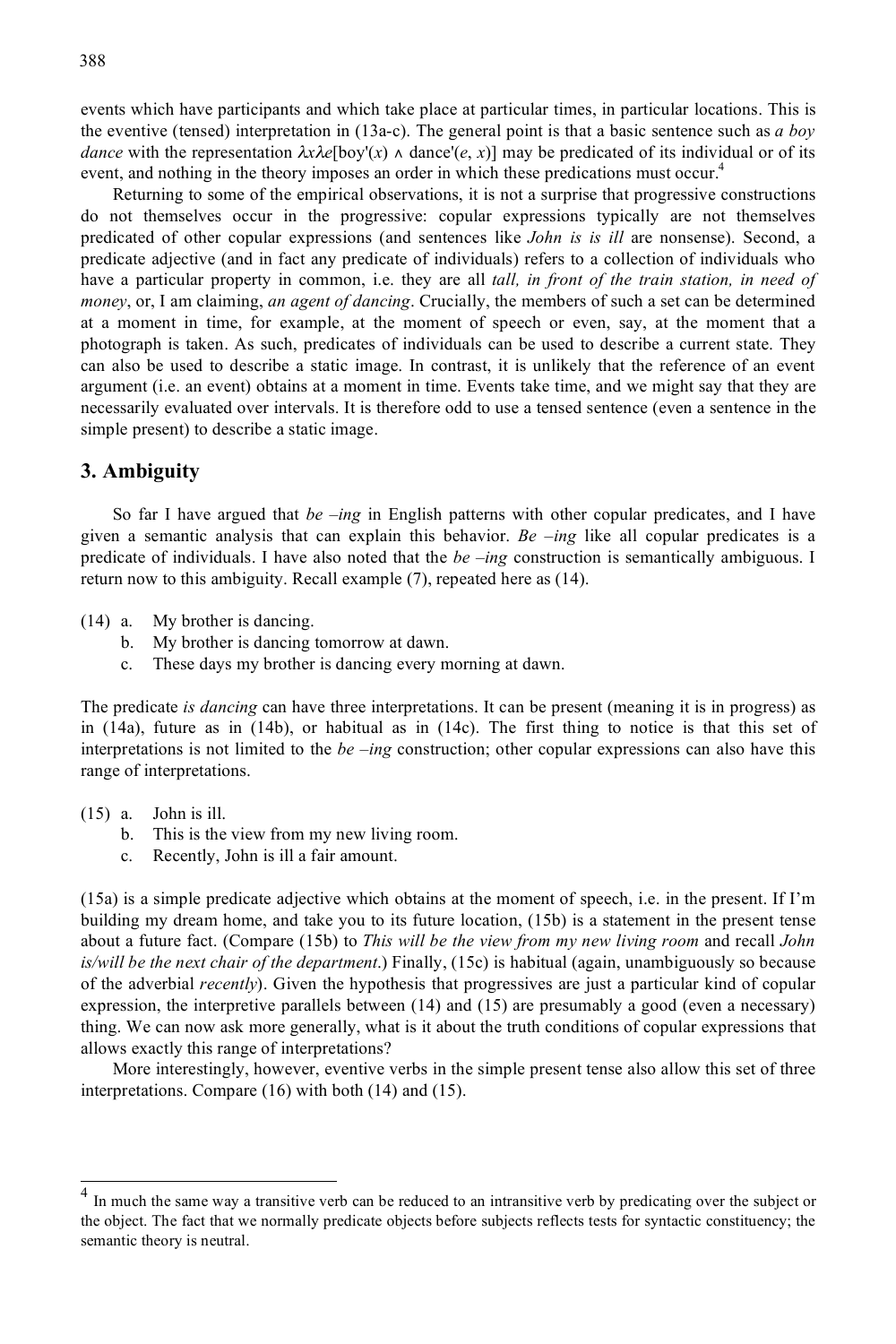- (16) a. John rounds first and runs to second!
	- b. We leave at dawn.
	- c. These days, my brother jogs every morning at dawn.

Beginning with the easy ones, (16b) is future and (16c) is habitual. (16a) is more difficult but still very interesting. This is an example of "announcer-speech." Like (14a) and (15a), the sentence in (16a) obtains at a "now," but because the verb is eventive, even in the simple present the so-called "now" must be an interval of time which corresponds to the duration of the event. As such (16a) can be uttered only as the event of John rounding first and running to second is actually taking place. The two events (the act of speaking and the event being described by the act of speaking) must occur at the same time. This seems right for announcer-speech. It must obtain at a "now" but the now in this case must correspond to an interval of time.<sup>5</sup>

Given the parallels between  $(14)$ ,  $(15)$  and  $(16)$ , we now see that the question of why English progressive morphology can have three distinct interpretations is too limited. The question is more accurately stated: why do copular expressions as well as verbs in the simple present tense all have present, future, and habitual interpretations? More formally, is there something about the truth conditions of (14), (15), and (16) that allows these predicates to share the interpretations normally associated with PROG, FUTURE, and HABITUAL operators?

As already stated, all of the predicates in (14), (15), and (16) are in the simple present tense. Now, contrast (17b) with (17a&c). In the usual semantics, past *danced* and future *will dance* are associated with particular semantic operators while the simple present *dance/dances* is not. Similarly for the copula in (18).

| $(17)$ a.      | danced         | (past)    | PAST[dance']         |
|----------------|----------------|-----------|----------------------|
| $\mathbf{b}$ . | dance/dances   | (present) | dance'               |
|                | c. will dance  | (future)  | FUTURE[dance']       |
| $(18)$ a.      | was ill        | (past)    | PAST[ill']           |
| $\mathbf{b}$ . | be ill         | (present) | ill'                 |
|                | c. will be ill | (future)  | <b>FUTURE</b> [ill'] |

Comparing the morphology and the semantic representations in (17) and (18), we again have the inkling of a mismatch between morphology and semantics. It is easily observed that English verbs and the English copula have past and present tense forms but no morphologically distinct future form. Given the presence of modal *will* in (17c), it seems more likely than not that the future meaning associated with *will dance* comes from the combination of *will* and *dance*, rather than from either word on its own. Similarly for the copula which has distinct past and present forms (*was* and *is*), but no distinct future (*will be*). Assuming that *will* makes a contribution to the truth conditions associated with a future interpretation, English would seem to lack simple verbal and copular forms which are future. I therefore suggest that, rather than past versus present versus future, the basic distinction encoded in English verbal (and copular) morphology is past versus non-past. And the predicates in (14), (15), and (16) are all in the non-past.

It is a theory-internal question as to whether the non-past is best understood as the absence of PAST (as in (19) and (20)) or whether it is encoded by an operator, with possible truth conditions for such an operator found in (21a) (ignoring for the time being the differences between moments of time and intervals of time).<sup>6</sup>

 <sup>5</sup> An interesting example brought to my attention by Graham Katz (personal communication) is *Madonna dances in this video*. While verbs in the simple present cannot be used to describe photographs (i.e. static images), they can be used to describe a movie or a video (i.e. dynamic images). Presumably this is true in part because movies take time and tensed verbs (even verbs in the simple present) must be evaluated over an interval of time. It is not completely clear to me if *Madonna dances in this video* is otherwise more similar to (16a) or (16c).<br><sup>6</sup> The idea of non-past may seem foreign to English (where we are used to thinking about the contrast between

past, present, and future), but it is pretty common in other languages. Consider Japanese where the form *odoru* can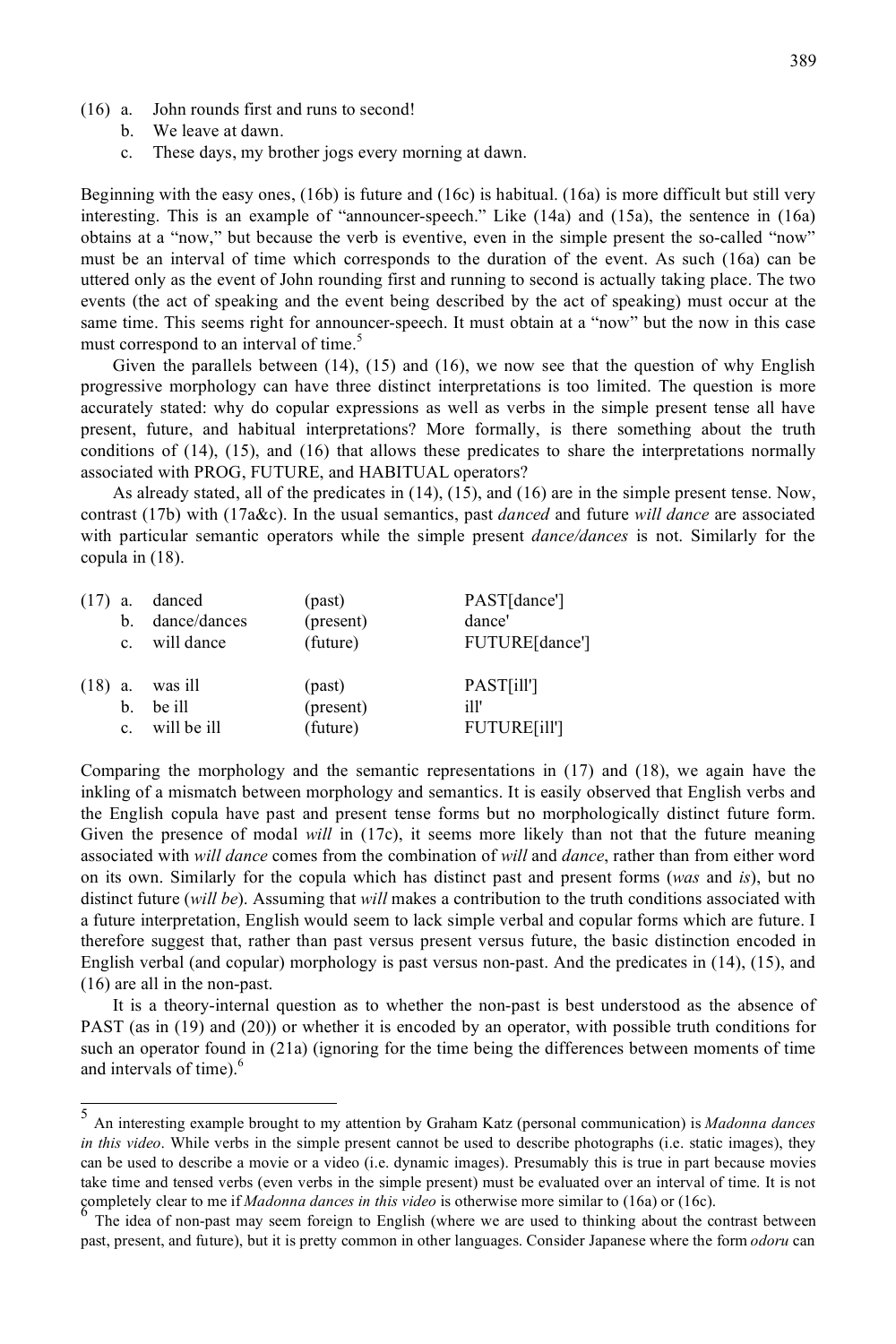|           |    | $(19)$ a. danced<br>b. dance/dances | (past)<br>(non-past) | PAST[dance']<br>dance' |
|-----------|----|-------------------------------------|----------------------|------------------------|
| $(20)$ a. | h. | was ill<br>be ill                   | (past)<br>(non-past) | PAST[ill']<br>ill'     |

- (21) a. NON-PAST  $\phi$  is true at a time *i* iff  $\phi$  is true at any point of time *i'* such that  $i \leq i'$ .
	- b. PAST  $\phi$  is true at a time *i* iff  $\phi$  is true at any point of time *i'* such that  $i' \leq i$ .
	- c. PROG, FUTURE, HABITUAL

Given all this, the relationship between the non-past, on the one hand, and the present, progressive, future, or habitual, on the other, is relatively straightforward. First, it is important to distinguish between the semantics of tense and aspect and the meanings encoded by the morphology of a particular language. It seems safe to say that semantic notions such as past, future, progressive (themselves associated with semantic operators like those in  $(21c)$ ) are generally available, quite likely to all speakers of all natural languages, and there is, perhaps, a "perfect" system of tense and aspect which is a part of the human cognitive system. But it is clearly false that every notion in this "perfect" system has a unique realization in every language. As shown in this paper, the meaning of FUTURE in English can be expressed with *will* (*will dance tomorrow*), with *be –ing* (*is dancing tomorrow*), and with the simple present (*We leave at dawn*). It is also obviously wrong that the various morphological forms of a language encode one and only one meaning, the ambiguity of *be –ing* being the topic of the present discussion. In contrast, I have argued that the semantic concepts PAST and NON-PAST do in fact have specific and regular realizations in the morphology of the English predicate. Again, (19a&20a) are past forms while (19b&20b) are non-past forms.

I suggest that the English non-past predicate has present, progressive, future, and habitual interpretations exactly because the truth conditions of the various operators in (21c) are consistent with the truth conditions of the non-past in (21a). In other words, that a predicate is true in the non-past does not preclude it being true at the more specific moments or intervals of time required by the present, the progressive, the future, or the habitual, and all four interpretations are logically available for any token of a non-past predicate. Of course, which reading is most likely to obtain of a particular token is a different question. There are default readings. Other things being equal, *be ill* and *be dancing* obtain at the moment of speech. Simple present *dance* has a habitual interpretation. Arguably there are modal differences between the future *John will dance at dawn* and the future progressive *John is dancing at dawn*. Adverbs such as *every day* or *now* or *tomorrow at noon* will likewise influence the most likely interpretation. But a particular token of a non-past predicate does not on its own determine anything more than non-past.<sup>7</sup>

- 
- 
- 
- d. Italian "stay" + the *–ndo* form (progressive)

a. English *be –ing* (present, progressive, future, habitual) b. Japanese *–te iru* (progressive, habitual, perfective, experiential) c. Chinese *zai* (progressive, locative marker, habitual)

refer to habitual dancing or to a specific future event of dancing. Adverbials such as *asita* "tomorrow" serve to disambiguate. *Odoru* contrasts with *odotta* which is past (or possibly complete). There is no unambiguously future form.

The observations here raise interesting questions with respect to the relationship between form and meaning. In English abstract concepts such as "is in progress" or "is true now" or "happens on a regular basis" are all mapped to the same non-past form. It also seems true that there are in general a lot more abstract concepts (in the "perfect" system) than there are distinct forms in a given language. This predicts a lot of ambiguity, and particular forms in particular languages tend to have a number of different interpretations. Examples of this many-to-one mapping are given below.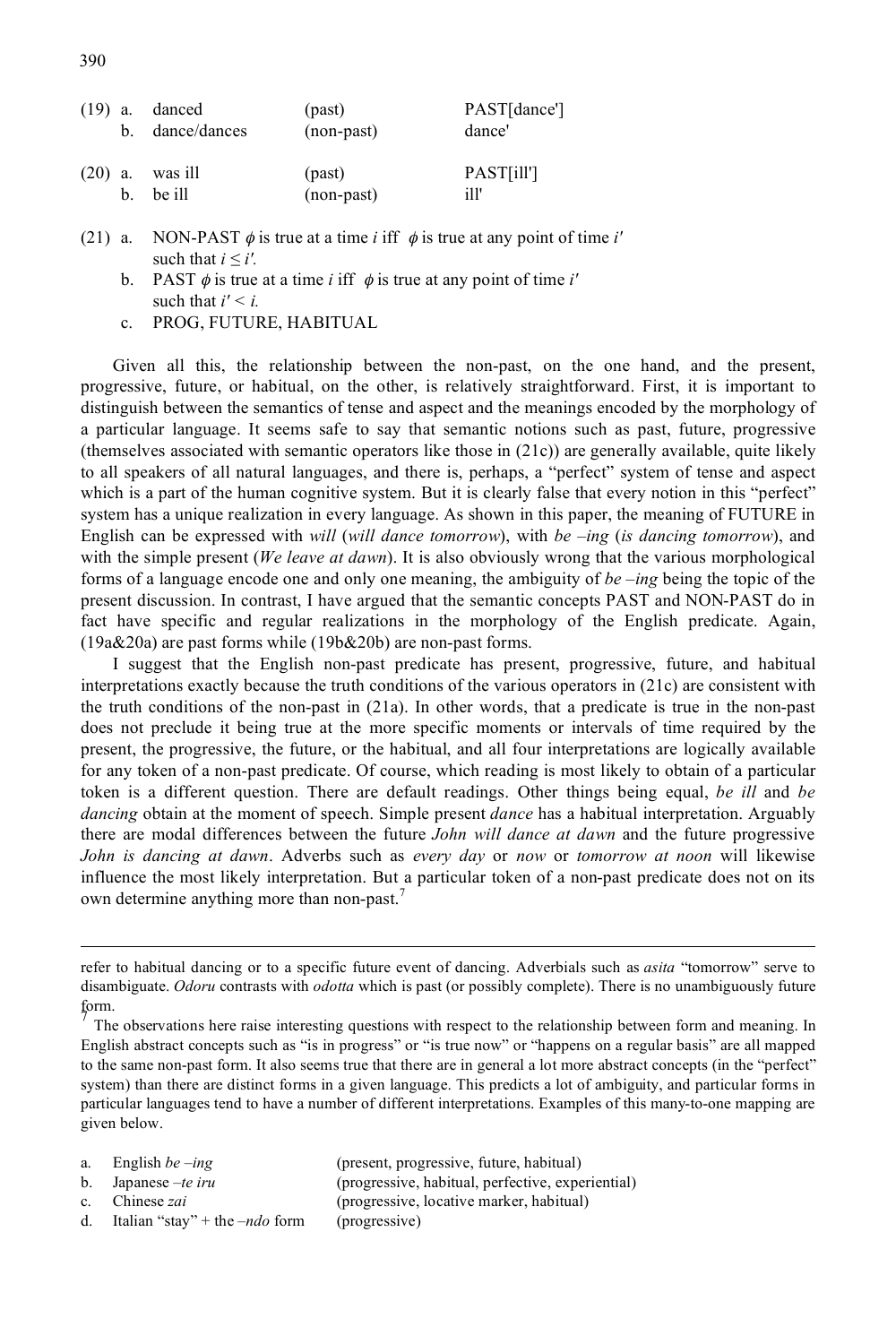#### **4. "Paradoxes" and statives**

Recall example (6), repeated here as (22).

- (22) a. John will cross the street.
	- a' John is crossing the street.
	- b. John will be the next chair of the department.
	- b' John is the next chair of the department.

In section 1, I argued that (22a'&b') are evaluated at the moment of speech, and both can be judged true even if the end-states they seem to entail do not actually come about. In this they contrast with (22a&b), respectively; sentences in the future are true if and only if they actually obtain at some point in the future. (22a') is an example of the Imperfective Paradox (Dowty 1979), while (22b') is an example of what I have dubbed the Stative Paradox. The main focus of the literature on the progressive is examples like (22a') (in addition to Dowty 1979, see Landman 1992). Because of examples like (22b'), I would suggest that this focus is perhaps too narrow.

Both *be crossing the street* and *be the next chair* are copular. They are both in the non-past. Under the analysis being explored in this paper, they are both predicates of individuals (and are therefore stative) as in (23).

- (23) a.  $\|\text{be ill}\| = \lambda x[\text{ill}'(x)]$ 
	- b. ||be crossing the street|| =  $\lambda x \exists e$ [cross the street'(*e*, *x*)]
	- c.  $\|\text{be the next chair}\| = \lambda x[\text{the next chair}](x)\|$

I believe that the "paradox" in (22a'&b') occurs for the following reason. As predicates of individuals, particular tokens of the predicates represented in (23) can be evaluated at a moment in time, i.e. membership in a set can be checked at a moment in time. The difference between  $(23a)$  and  $(23b\&c)$  is that the correct identity of the relevant state can be correctly determined only for *be ill* in (23a). In contrast, the states described by *be crossing the street* and *be the next chair of the department* necessarily obtain for intervals of time. *Be crossing the street* is derived from an eventive predicate; its semantic representation contains an event variable which must obtain for an interval. *Be the next chair* obtains for an interval of time not because it is an event, but because of the word *next*. The intuition (which is not formalized in (23c)) is that *be the next chair* refers to the period between the moment of speech and the moment when the person in question actually becomes chair.

The paradox in (22a'&b') arises from the fact that, as predicates of individuals, truth conditions for *be crossing the street* and *be the next chair* are determined at moments of time. But because of details of their semantic representations, both *be crossing the street* and *be the next chair* are fully realized only over intervals. In addition, the predicates are in the non-past; it must be the case that these intervals are not fully realized at the moment of speech (or they would be under the scope of a PAST operator). As such, the claim that *John is crossing the street* is forced to be no more than a best guess, one presumably based on a reasonable expectation of the circumstances under which the interval in question will end.<sup>8</sup> Likewise, the claim that John is the next chair is also a guess. The current state (if

The state of affairs exemplified in these examples is a very interesting puzzle. The main point of this paper is to suggest that a close investigation of the structure and truth conditions of *be –ing* might help explain the exact distribution of its behavior and interpretation in English. The same is presumably true of all of the constructions here. Most interestingly, given that all of these forms have progressive kinds of interpretations (at least some of the time), one would also expect their various truth conditions to overlap just enough to allow them all to encode the notion "is in progress."

<sup>8</sup> At the same time, the future interpretation of the English progressive complicates the question. Although it seems straightforward to say that the future reading of *John is crossing the street* is false if John is hit by a truck and never makes it to the other side, the fact that even with a future reading, the morphology is in the present tense seems to complicate the interpretation (and also seems to distinguish it from modal *will*). The question can be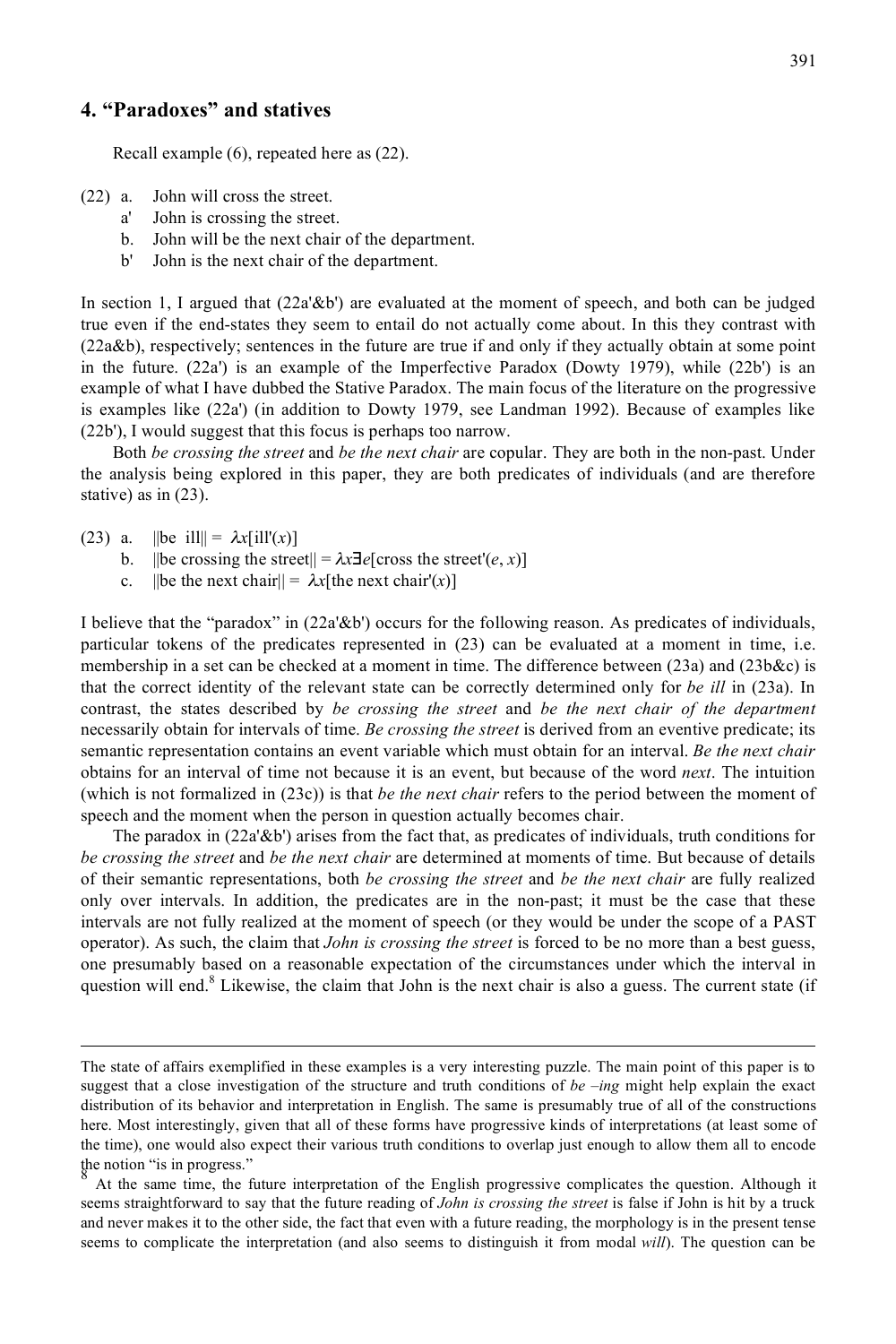allowed to continue) will end when John assumes the chairmanship. In both cases, a state that must obtain for an interval of time is identified by the evidence available at a moment. In both cases, the guess might be wrong, but as long as it is reasonable (or possibly just not contradicted by the facts at hand), it is taken as true at the "now" of speech. The "paradox" is felt to obtain because of this conflict between when the predicate is evaluated (at a moment) and when it actually can be evaluated (over an interval).<sup>9</sup>

#### **5. Conclusion**

I believe that exploring the parallels (morphological and otherwise) between progressive constructions and predicate adjectives in English gives insight into both, and I have given one possible analysis in support of the claim that both constructions are states, i.e. predicates of individuals. I have also argued that (i) English verbal (and copular) morphology might be best understood in terms of the notions of past and non-past and that (ii) states are evaluated at moments in time while events are evaluated over intervals.

#### **References**

Bennet, Michael and Barbara Partee (1978) *Towards the Logic of Tense and Aspect in English*. Indiana University Lingusitics Club, Indianapolis.

Carlson, Gregory N (1977) *Reference to Kinds in English*. Doctoral dissertation, University of Massachusetts, Amherst.

Dowty, David (1979) *Word Meaning and Montague Grammar*. D Reidel, Dordrecht.

Dowty, David, Robert Wall, and Stanley Peters (1981) *Introduction to Montague Grammar.* D Reidel, Dordrecht.

Kratzer, Angelika (1995) Stage-level and individual-level predicates. In Gregory N Carlson and Francis Jeffry Pelletier (eds), *The Generic Book*. The University of Chicago Press, Chicago. 125–175.

Landman, Fred (1992) The progressive. *Natural Language Semantics* 1. 1–32.

Parsons, Terrence (1990) *Events in the Semantics of English*. MIT Press, Cambridge.

Rothstein, Susan (1999) Fine-grained structure in the eventuality domain: the semantics of predicate adjective phrases and *be*. *Natural Language Semantics* 7. 347–420.

Rothstein, Susan (2004) *Structuring Events*. Blackwell Publishing, Malden, MA.

raised, is an example like *John is crossing the street* really progressive or actually future? Beyond this speculation, the modal details of the various realizations of future in English are not addressed in this paper.

In some sense this is the inverse of the announcer-speech phenomenon discussed in section 3. Recall that, there, an act of speaking (normally thought of as occurring at an instantaneous "now") is stretched out to match the interval of time corresponding to the event argument in a non-past verbal form. Here, there is a conflict between the semantics of predicates of individuals (normally evaluated at moments) and the interval of time entailed by the states in question.